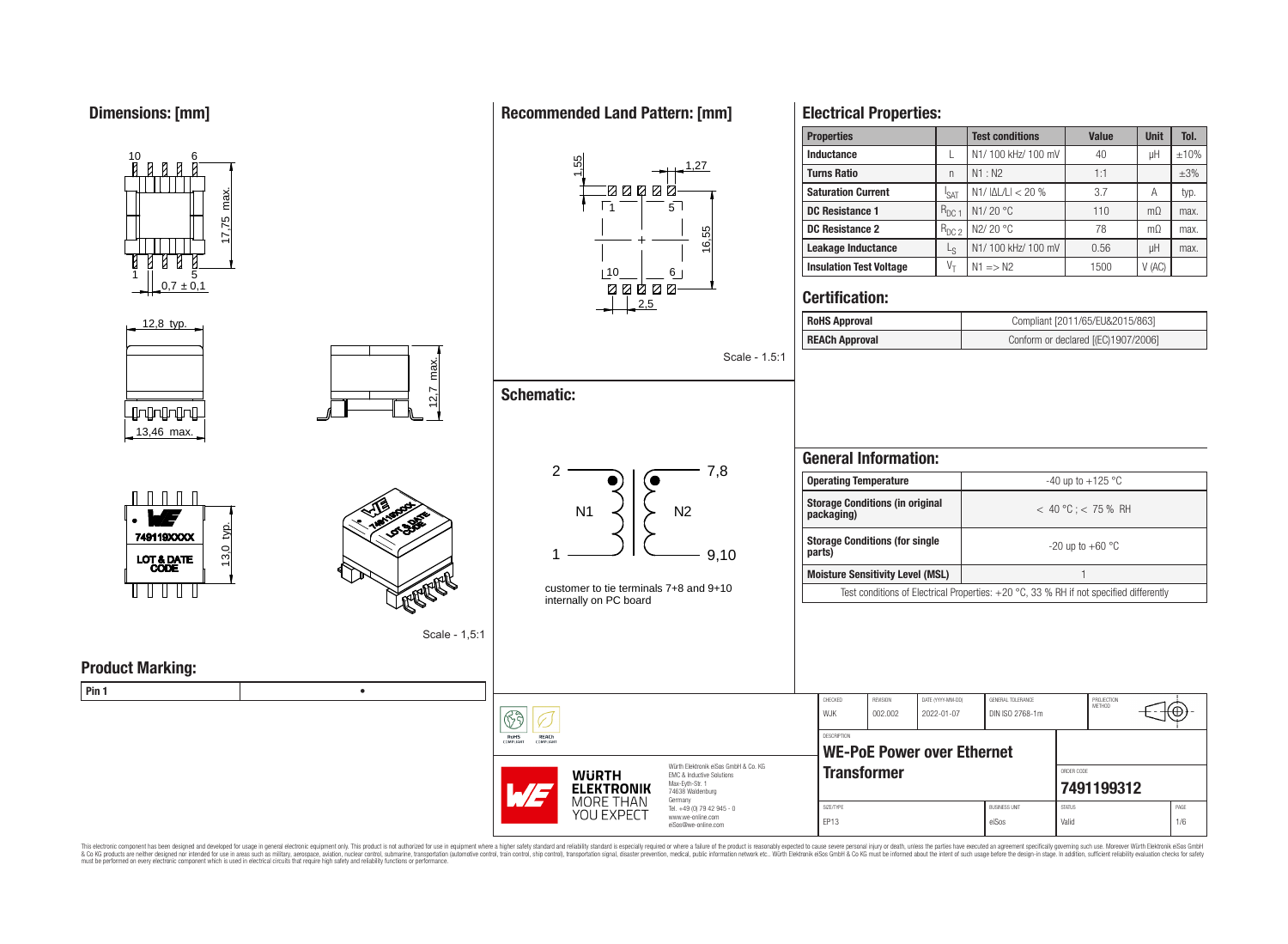## **Typical Application:**

| . .<br>. .                 |                     |                                         |          |  |  |
|----------------------------|---------------------|-----------------------------------------|----------|--|--|
| <b>Properties</b>          |                     | <b>Value</b><br>$36 - 57$<br>12<br>1.25 |          |  |  |
| <b>Input Voltage</b>       | $V_{\text{in}}$     |                                         | $V$ (DC) |  |  |
| <b>Output Voltage 1</b>    | V <sub>Out1</sub>   |                                         |          |  |  |
| <b>Output Current 1</b>    | <sup>'</sup> Out1   |                                         |          |  |  |
| <b>Switching Frequency</b> | <sup>I</sup> switch | $200 - 500$                             | kHz      |  |  |

Input: N1

Output: N2 Table shows a typical flyback application. Values may vary by application. **Typical Inductance vs. Current Characteristics:**



This electronic component has been designed and developed for usage in general electronic equipment only. This product is not authorized for subserved requipment where a higher selection equipment where a higher selection

 $\circled{f}$ 

**RoHS**<br>COMPLIANT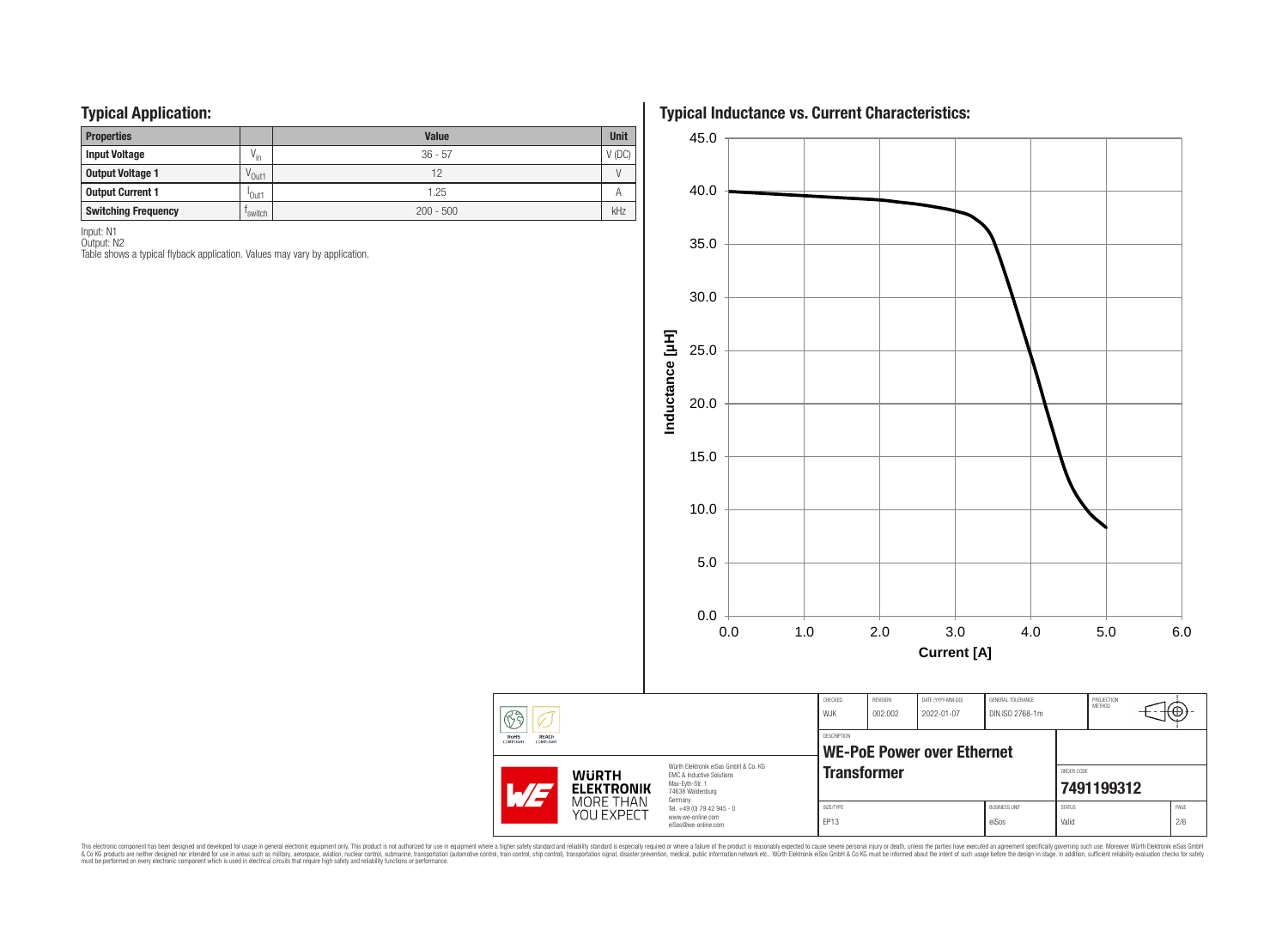## **Packaging Specification - Tape: [mm]**

### **Packaging Specification - Reel: [mm]**



This electronic component has been designed and developed for usage in general electronic equipment only. This product is not authorized for use in equipment where a higher safely standard and reliability standard si espec & Ook product a label and the membed of the seasuch as marked and as which such a membed and the such assume that income in the seasuch and the simulation and the such assume that include to the such a membed and the such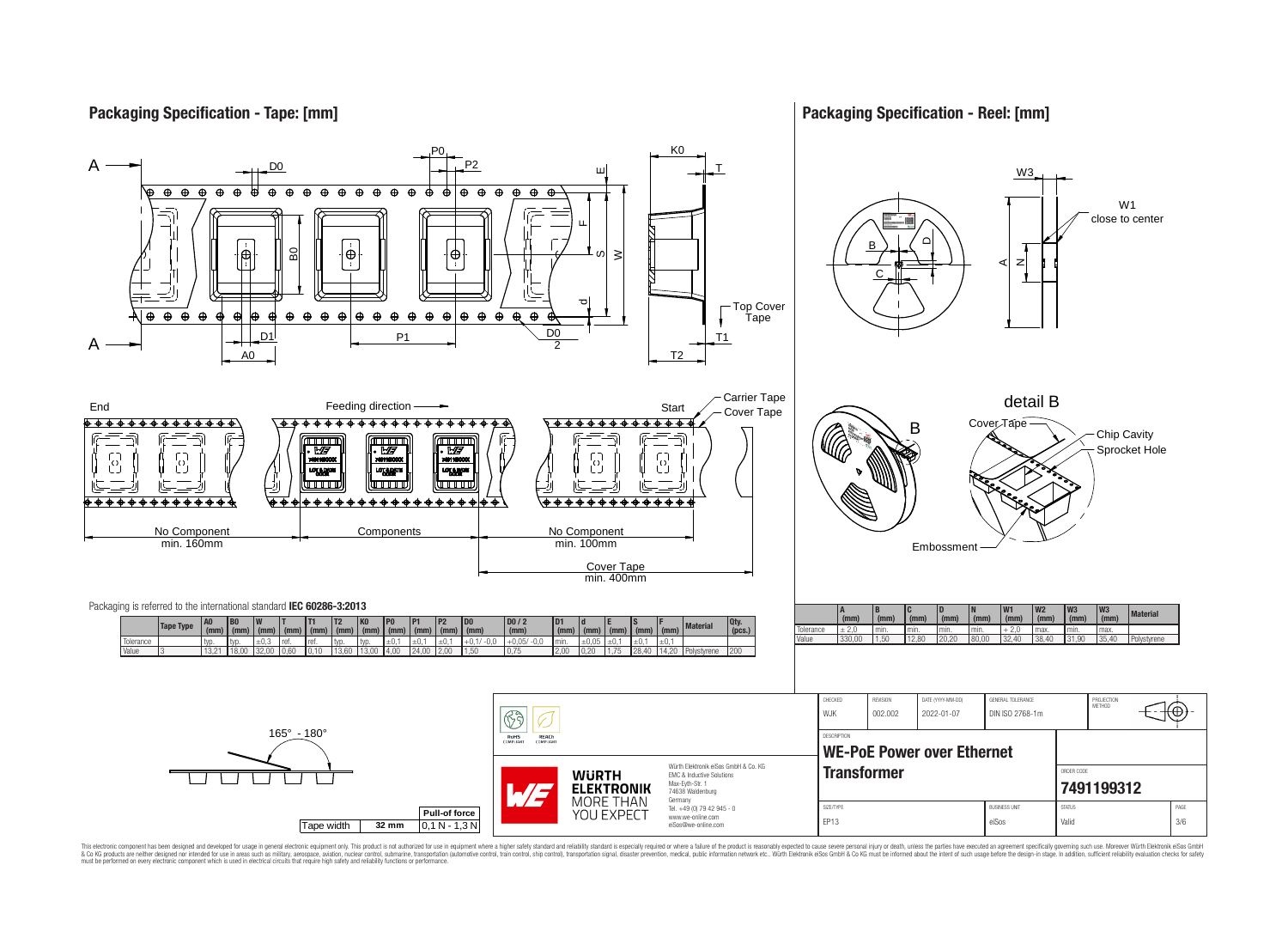# **Classification Reflow Profile for SMT components:**



# **Classification Reflow Soldering Profile:**

| <b>Profile Feature</b>                              |                           | <b>Value</b>                     |
|-----------------------------------------------------|---------------------------|----------------------------------|
| <b>Preheat Temperature Min</b>                      | s min                     | 150 °C                           |
| <b>Preheat Temperature Max</b>                      | <sup>I</sup> s max        | 200 °C                           |
| Preheat Time $t_s$ from $T_{s,min}$ to $T_{s,max}$  | $t_{\rm s}$               | $60 - 120$ seconds               |
| Ramp-up Rate $(T_1$ to $T_p$ )                      |                           | 3 °C/ second max.                |
| <b>Liquidous Temperature</b>                        | Ъ.                        | 217°C                            |
| Time t <sub>1</sub> maintained above T <sub>1</sub> | t,                        | $60 - 150$ seconds               |
| Peak package body temperature                       | $\mathsf{I}_{\mathsf{D}}$ | $T_p \leq T_c$ , see Table below |
| Time within 5°C of actual peak<br>temperature       | t <sub>p</sub>            | $20 - 30$ seconds                |
| Ramp-down Rate $(T_p$ to $T_1$ )                    |                           | 6 °C/ second max.                |
| Time 25°C to peak temperature                       |                           | 8 minutes max.                   |

refer to IPC/ JEDEC J-STD-020E

# **Package Classification Reflow Temperature (T<sup>c</sup> ):**

| <b>Properties</b>                                                    | Volume mm <sup>3</sup><br>< 350 | Volume mm <sup>3</sup><br>350-2000 | Volume mm <sup>3</sup><br>>2000 |  |
|----------------------------------------------------------------------|---------------------------------|------------------------------------|---------------------------------|--|
| <b>PB-Free Assembly   Package Thickness  </b><br>$< 1.6$ mm          | 260 °C                          | 260 °C                             | 260 °C                          |  |
| <b>PB-Free Assembly   Package Thickness  </b><br>$1.6$ mm $- 2.5$ mm | 260 °C                          | 250 °C                             | 245 °C                          |  |
| <b>PB-Free Assembly   Package Thickness  </b><br>$>2.5$ mm           | 250 °C                          | 245 °C                             | 245 °C                          |  |

refer to IPC/ JEDEC J-STD-020E

| ନ୍ଦୁ                                                 |                                   |                                                                                                                     | CHECKED<br>W.JK    | REVISION<br>002.002 | DATE (YYYY-MM-DD)<br>2022-01-07 | <b>GENERAL TOLERANCE</b><br>DIN ISO 2768-1m |                        | PROJECTION<br><b>METHOD</b> |  | Ή⊎,         |
|------------------------------------------------------|-----------------------------------|---------------------------------------------------------------------------------------------------------------------|--------------------|---------------------|---------------------------------|---------------------------------------------|------------------------|-----------------------------|--|-------------|
| RoHS<br><b>REACH</b><br>COMPLIANT<br><b>COMPLIAN</b> |                                   | <b>DESCRIPTION</b><br><b>WE-PoE Power over Ethernet</b>                                                             |                    |                     |                                 |                                             |                        |                             |  |             |
| $\sim$ $\prime$                                      | <b>WURTH</b><br><b>ELEKTRONIK</b> | Würth Elektronik eiSos GmbH & Co. KG<br>EMC & Inductive Solutions<br>Max-Evth-Str. 1<br>74638 Waldenburg<br>Germany | <b>Transformer</b> |                     |                                 |                                             |                        | ORDER CODE<br>7491199312    |  |             |
|                                                      | MORE THAN<br>YOU EXPECT           | Tel. +49 (0) 79 42 945 - 0<br>www.we-online.com<br>eiSos@we-online.com                                              | SIZE/TYPE<br>EP13  |                     |                                 | <b>BUSINESS UNIT</b><br>eiSos               | <b>STATUS</b><br>Valid |                             |  | PAGE<br>4/6 |

This electronic component has been designed and developed for usage in general electronic equipment only. This product is not authorized for subserved requipment where a higher selection equipment where a higher selection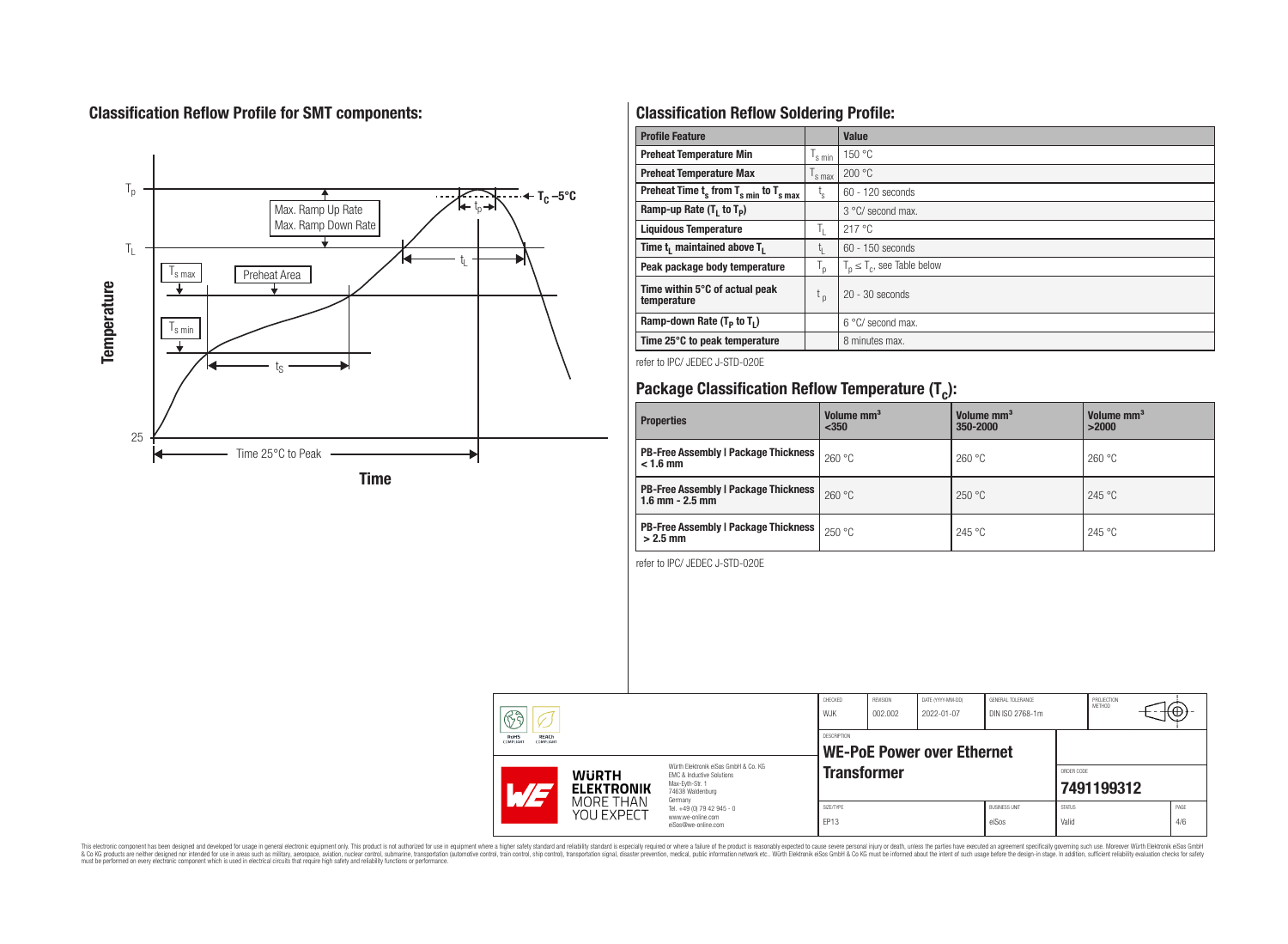## **Cautions and Warnings:**

## **The following conditions apply to all goods within the product series of WE-PoE of Würth Elektronik eiSos GmbH & Co. KG:**

#### **General:**

- This electronic component is designed and manufactured for use in general electronic equipment.
- Würth Elektronik must be asked for written approval (following the PPAP procedure) before incorporating the components into any equipment in fields such as military, aerospace, aviation, nuclear control, submarine, transportation (automotive control, train control, ship control), transportation signal, disaster prevention, medical, public information network etc. where higher safety and reliability are especially required and/or if there is the possibility of direct damage or human injury.
- Electronic components that will be used in safety-critical or high-reliability applications, should be pre-evaluated by the customer.
- The component is designed and manufactured to be used within the datasheet specified values. If the usage and operation conditions specified in the datasheet are not met, the wire insulation may be damaged or dissolved.
- Do not drop or impact the components, as the component may be damaged.
- Würth Elektronik products are qualified according to international standards, which are listed in each product reliability report. Würth Elektronik does not warrant any customer qualified product characteristics beyond Würth Elektroniks' specifications, for its validity and sustainability over time.
- The responsibility for the applicability of the customer specific products and use in a particular customer design is always within the authority of the customer. All technical specifications for standard products also apply to customer specific products.

#### **Product specific:**

#### **Soldering:**

- The solder profile must comply with the technical product specifications. All other profiles will void the warranty.
- All other soldering methods are at the customers' own risk.
- Strong forces which may affect the coplanarity of the components' electrical connection with the PCB (i.e. pins), can damage the component, resulting in avoid of the warranty.

#### **Cleaning and Washing:**

- Washing agents used during the production to clean the customer application might damage or change the characteristics of the wire insulation, marking or plating. Washing agents may have a negative effect on the long-term functionality of the product.
- Using a brush during the cleaning process may break the wire due to its small diameter. Therefore, we do not recommend using a brush during the PCB cleaning process.

#### **Potting:**

• If the product is potted in the customer application, the potting material might shrink or expand during and after hardening. Shrinking could lead to an incomplete seal, allowing contaminants into the core. Expansion could damage the component. We recommend a manual inspection after potting to avoid these effects.

#### **Storage Conditions:**

- A storage of Würth Elektronik products for longer than 12 months is not recommended. Within other effects, the terminals may suffer degradation, resulting in bad solderability. Therefore, all products shall be used within the period of 12 months based on the day of shipment.
- Do not expose the components to direct sunlight.
- The storage conditions in the original packaging are defined according to DIN EN 61760-2.
- The storage conditions stated in the original packaging apply to the storage time and not to the transportation time of the components.

#### **Packaging:**

• The packaging specifications apply only to purchase orders comprising whole packaging units. If the ordered quantity exceeds or is lower than the specified packaging unit, packaging in accordance with the packaging specifications cannot be ensured.

#### **Handling:**

- Violation of the technical product specifications such as exceeding the nominal rated current will void the warranty.
- Applying currents with audio-frequency signals may result in audible noise due to the magnetostrictive material properties.
- Due to heavy weight of the components, strong forces and high accelerations may have the effect to damage the electrical connection or to harm the circuit board and will void the warranty.
- The temperature rise of the component must be taken into consideration. The operating temperature is comprised of ambient temperature and temperature rise of the component.The operating temperature of the component shall not exceed the maximum temperature specified.

These cautions and warnings comply with the state of the scientific and technical knowledge and are believed to be accurate and reliable. However, no responsibility is assumed for inaccuracies or incompleteness.

| Ra<br>W<br><b>REACh</b><br><b>RoHS</b><br><b>COMPLIANT</b><br>COMPLIANT |                                                                                                              | CHECKED<br>WJK                                                                                                      | REVISION<br>002.002 | DATE (YYYY-MM-DD)<br>2022-01-07 | GENERAL TOLERANCE<br>DIN ISO 2768-1m |  | PROJECTION<br><b>METHOD</b> | €⊕                       |  |  |
|-------------------------------------------------------------------------|--------------------------------------------------------------------------------------------------------------|---------------------------------------------------------------------------------------------------------------------|---------------------|---------------------------------|--------------------------------------|--|-----------------------------|--------------------------|--|--|
|                                                                         |                                                                                                              | DESCRIPTION<br>WE-PoE Power over Ethernet                                                                           |                     |                                 |                                      |  |                             |                          |  |  |
| $AT^{\prime}$                                                           | <b>WURTH</b><br><b>ELEKTRONIK</b>                                                                            | Würth Flektronik eiSos GmbH & Co. KG<br><b>EMC &amp; Inductive Solutions</b><br>Max-Evth-Str. 1<br>74638 Waldenburg | <b>Transformer</b>  |                                 |                                      |  |                             | ORDER CODE<br>7491199312 |  |  |
|                                                                         | MORF THAN<br>Germany<br>Tel. +49 (0) 79 42 945 - 0<br>YOU EXPECT<br>www.we-online.com<br>eiSos@we-online.com |                                                                                                                     |                     |                                 |                                      |  |                             |                          |  |  |

This electronic component has been designed and developed for usage in general electronic equipment only. This product is not authorized for use in equipment where a higher safety standard and reliability standard si espec & Ook product a label and the membed of the seasuch as marked and as which such a membed and the such assume that income in the seasuch and the simulation and the such assume that include to the such a membed and the such